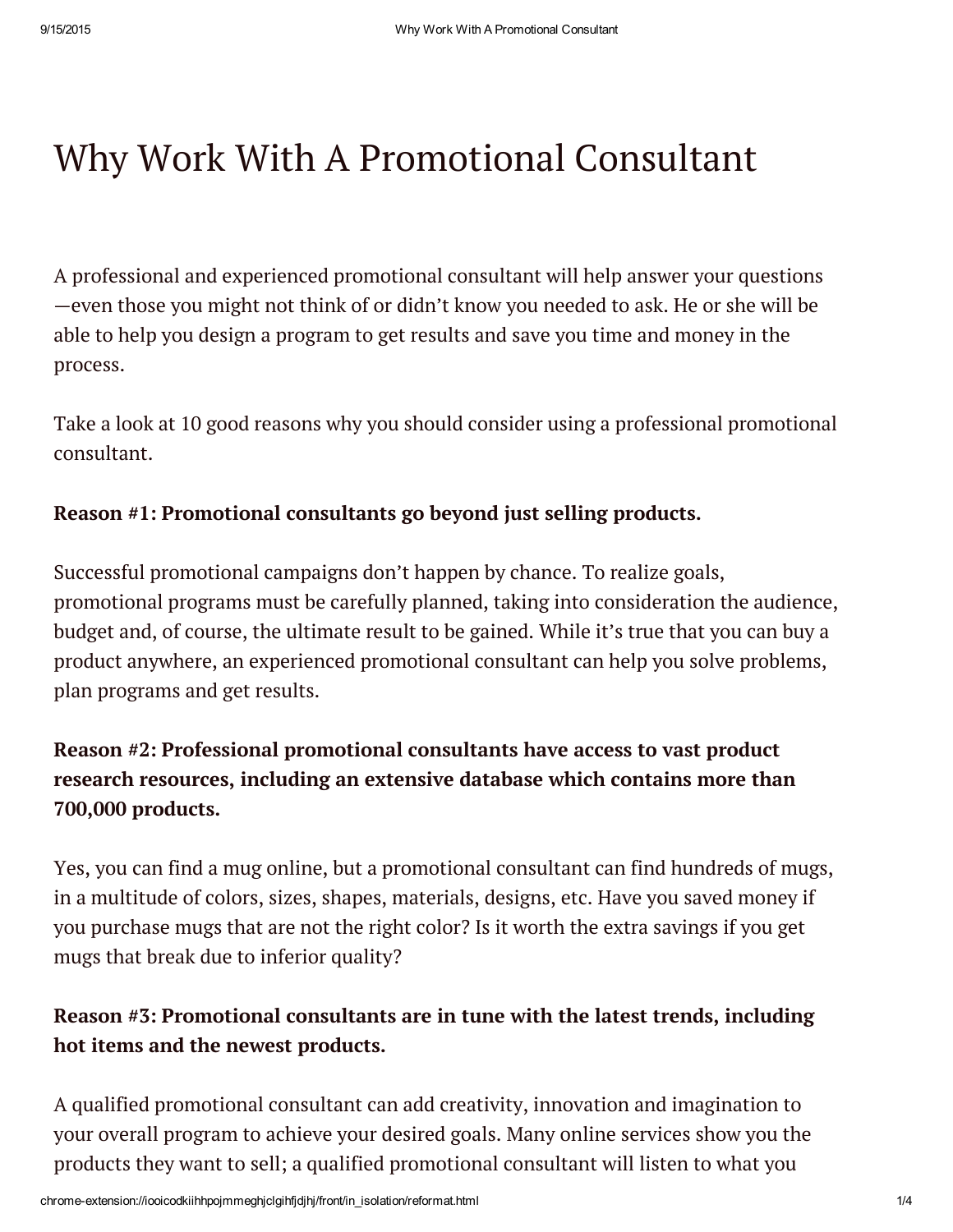want and help you find the right product for your needs.

#### Reason #4: Your promotional consultant is more than just a salesperson.

Chances are you will buy promotional products more than once in your life. Once a company uses a promotional consultant, this relationship often continues for years—and even decades. Your promotional consultant is someone with whom you have worked, someone you know and trust. In many cases, companies use the promotional consultant as part of the creative team, even including him or her in marketing meetings.

#### Reason #5: Personalized service is the role of a promotional consultant.

When going online, your selection is what the internet company decides to make available. When you work with a promotional consultant, product selection is determined by your needs and goals, enhanced by the experience, creativity and recommendations of the promotional consultant who has your best interests at heart. Online, you're a faceless, nameless buyer. With a promotional consultant, you're a client with your own personal shopper, receiving service along with ideas and prices. When you order online, who monitors your order and your deadline? Your promotional consultant has your interests in mind. Seldom do you receive this kind of personalized, "handholding" customer service from an unknown online company.

## Reason #6: Industry promotional consultants can offer experienced advice on how to imprint items.

You may have found the perfect key chain, but will your logo imprint on it? Will it be recognizable? Some things don't work or there might be something else that will work better. A qualified promotional consultant can explain the best printing process for your program, your imprint and the product you've chosen.

#### Reason #7: Trained promotional consultants can save you money in the long run.

Often, a price you see in a generic catalog or on the internet does not cover many hidden costs, such as set-up, imprint duplication, shipping, etc. A promotional consultant can help you avoid unexpected and unbudgeted costs by quoting the total price upfront.

## Reason #8: Promotional consultants will work with you to get your artwork imprinted properly.